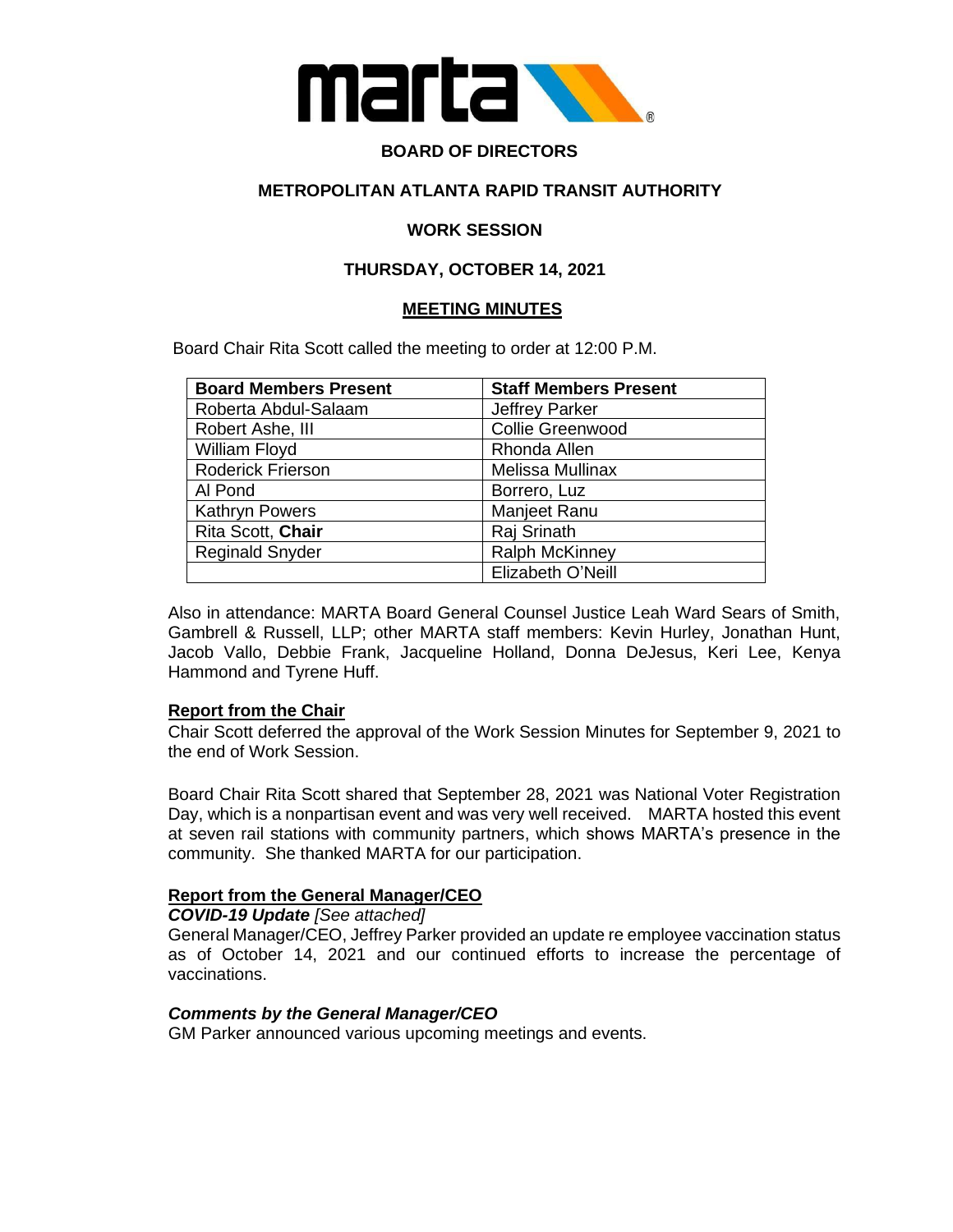Board Chair Scott asked for a motion to enter into Executive Session to discuss litigation, real estate and personnel matters.

Board Member Robert Ashe, III made a motion to enter into executive session to discuss litigation, real estate and personnel matters. The motion was seconded by Board member Roberta Abdul-Salaam. The motion was approved unanimously by a vote of  $6 - 0$  with 6 members present. The Board entered into executive session at 12:10 P.M. and returned at 1:12 P.M.

## *Approval of September 9, 2021, Work Session Meeting Minutes*

Board Chair Rita Scott asked for a motion to approve the minutes. The motion was made by Board Member Al Pond and seconded by Board Member Floyd. The minutes were approved unanimously by a vote of 8 to 0 with 8 members present.

#### **Other Matters**

None

## **Adjournment**

The Work Session adjourned at 1:20 P.M.

Respectfully submitted,

Syrene L. Huff

Tyrene L. Huff Assistant Secretary to the Board

YouTube link: <https://youtu.be/cCbKOvTiJGw>